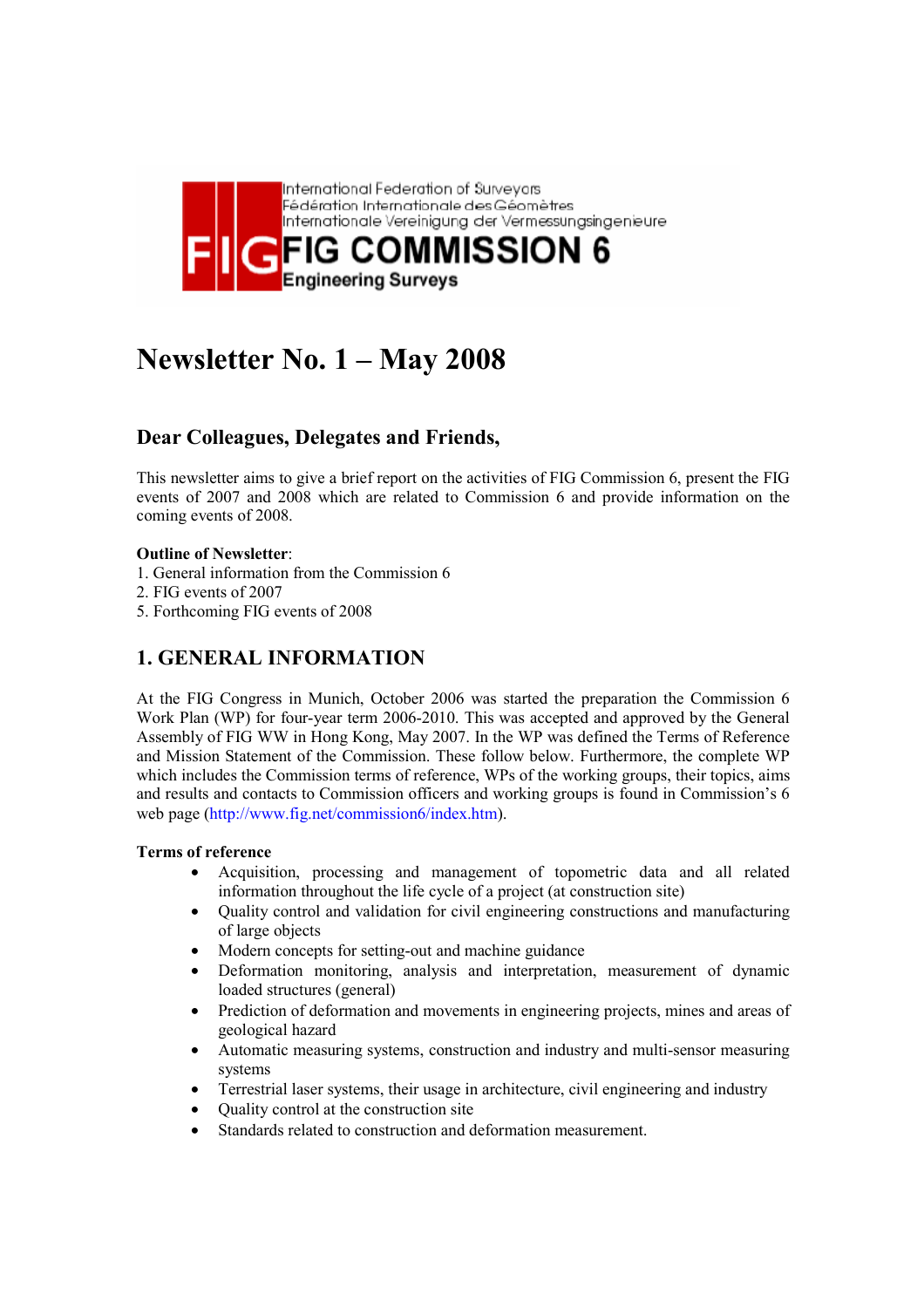#### **Mission statement**

- Promote the knowledge, skills and abilities of surveyors in civil and industrial works within the various professional fields of engineering
- Support all development and multidisciplinary expertise leading to integrated survey methods, using various instruments and sensors and combining geometry with all other data relevant to each engineering problem
- Provide a forum for exchange of knowledge related to engineering analysis of survey data for the study of structures
- In addition to the links with related Working Groups of the International Association of Geodesy (IAG), the International Society for Mine Surveying (ISM) and the International Society for Photogrammetry and Remote Sensing (ISPRS), look for possible co-operation within these organisations and support the co-operation of civil, structural and mechanical engineers with our profession.

# **2. FIG EVENTS OF 2007**

The main events under the auspices of FIG organised during 2007 which are of interest to Commission 6 are: the FIG Working Week and XXX General Assembly organised in Hong Kong SAR, China between 13-17 May 2007 and the  $6<sup>th</sup>$  FIG Regional Conference organised in San Jose, Costa Rica, between 12 -15 November 2007.

#### **a) FIG Working Week and XXX General Assembly in Hong Kong SAR, China 13-17 May 2007**

The FIG Working Week 2007 and XXX General Assembly was organised in Hong Kong SAR, China 13-17 May 2007 by the Hong Kong Institute of Surveyors HKIS together with FIG. The conference was attended by more than 500 delegates from 64 countries.

The technical and scientific programme of the conference consisted 60 technical sessions and almost 300 papers. Whilst the number of un-presented papers was bigger than in previous FIG events, several of the sessions offered high profile presentations and especially the session that was coordinated with the World Bank got good impressions. In the future, Commissions are considering to increase the number of invited papers. This together with the peer-review process will offer good opportunities to academic members and at the same time raise the general level of presentations. The aim is, nevertheless, to maintain papers which provide case studies and practical aspects.

Commision 6 had a successful presentation in the Working Week with five relevant technical sessions (TS). Specifically, TS 1F – Deformation Measurement had 5 papers, TS 2F – Monitoring of Large Structures had 2 papers, TS 3F – Subsidence and Landslide Monitoring had 5 papers, TS 4F – Engineering Applications had 3 papers; in total 15 papers. Jointly with Commission 6, other Commissions such as Com 3 and Com 5 had a representation through the technical sessions TS 5F – Building Information Systems and GIS Applications with 3 papers, TS 6F – Terrestrial Laser Scanning I with 5 papers and TS 8C – Terrestrial Laser Scanning II with 4 papers. The topics covered in the sessions included the application of deformation systems in various sites (eg landslides) and large structures (eg mines, cultural sites, bridges, airports etc), the geometrical analysis of deformation measurements, the use of integrated techniques for deformation monitoring (eg INSAR, GPS and the use of GIS). It is worthy to emphasise the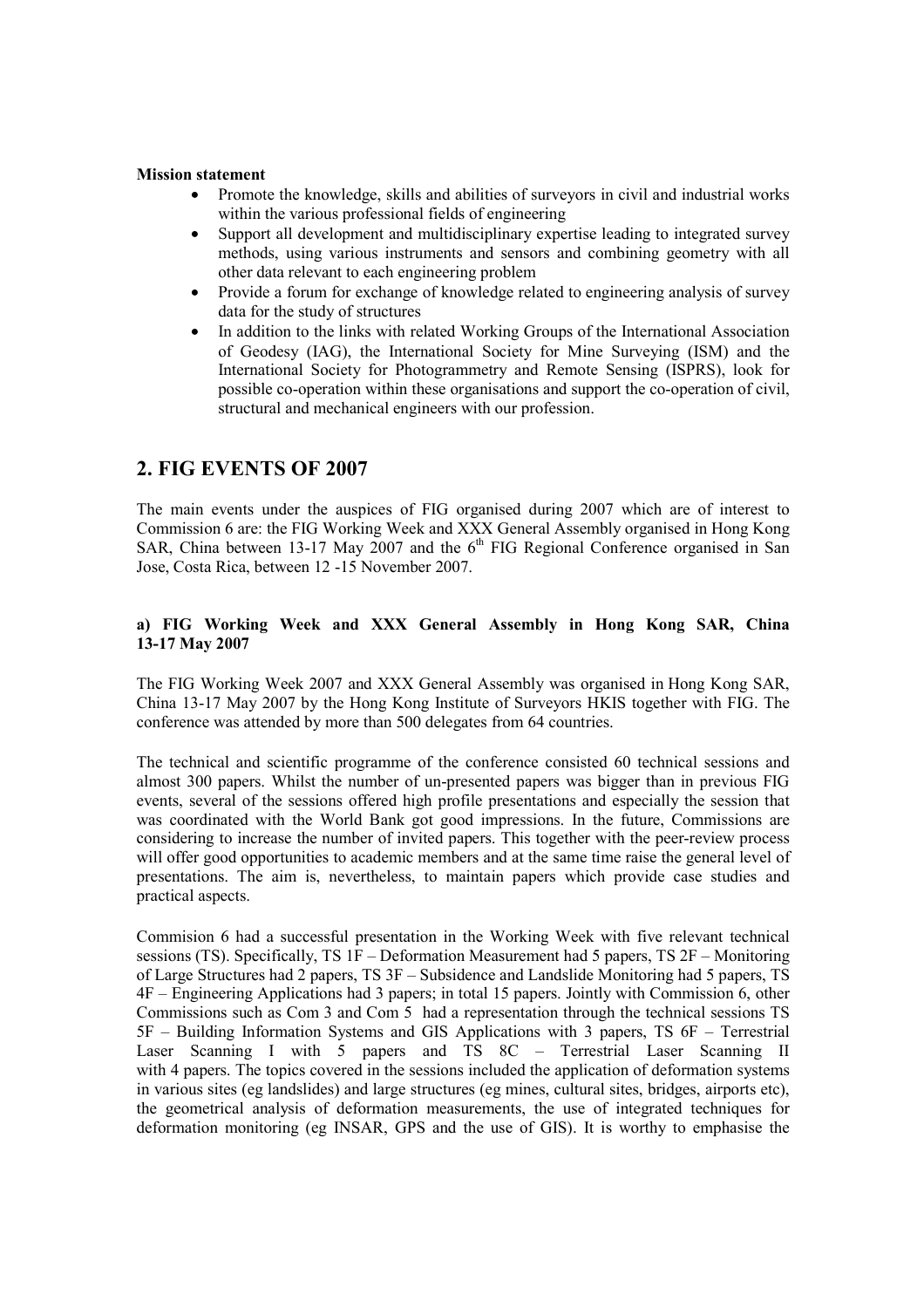number of papers presenting the use of newer monitoring techniques, such as terrestrial laser scanning. In total, 9 papers from two sessions demonstrated the state-of-the-art research that is currently undertaken in this new area and how this can be applied in deformation monitoring applications (eg ferry piers, buildings, slopes etc)..



## **Joel van Cranenbroeck from Com. 6, Ruth Neilan from Com. 5 and Matt Higgins FIG Vice President at the Exhibitors' Reception**

The presented papers in each session related to Commission 6 were:

#### **TS 1F - Deformation Measurement (Com 6)**, chaired by Mr. Lam Li Wah

A. Eichorn et al (Austria): Analysis of Thermal Deformations of an Arched Theatre Ceiling E. Tang et al (Hong Kong SAR, China): Application of Automatic Deformation Monitoring System for Hong Kong KSL Railway Monitoring

M. Talich (Czech Republic): Geometrical Analysis of Deformation Measurement Using Continuum Mechanics by Web Application

P. Denys et al (New Zealand): Incorporating Localised Deformation Events in Dynamic Datums

K. Pietruszka (Poland): Geodetic Inspections of Mining Areas in Regions Affected by the Storage of Waste in Underground Mining Pits

**TS 2F – Monitoring of Large Structures (Com 6)**, chaired by Mr. T.N. Wong

G. Roberts et al (United Kingdom): Further Results from Using GPS to Monitor the Deflections of the Forth Road Bridge

J. van Cranenbroeck (Belgium): Continuous Beam Deflection Monitoring Using Precise Inclinometers

#### **TS 3F – Subsidence and Landslide Monitoring (Com 6),** chaired by Dr. Andreas Eichorn

V. Lui et al (Hong Kong SAR, China) Reclamation Ground Settlement Monitoring by Using GPS and Other Positioning Technologies at ShenZhen Airport

Z. Zhenglu et al (China, P. R.): Study of 2G Technology and Method for Landslide Monitoring A. Jarosz et al (Australia): Integration of InSAR and GIS for Monitoring of Subsidence Induced by Block-cave Mining

X. Ding et al (Hong Kong SAR, China): Application of Multi-Antenna GPS Technology in Monitoring Stability of Slopes

C. C. Chang et al (Chinese Taipei): Fitness Analysis of Land Subsidence Estimation for GPS Monitoring Station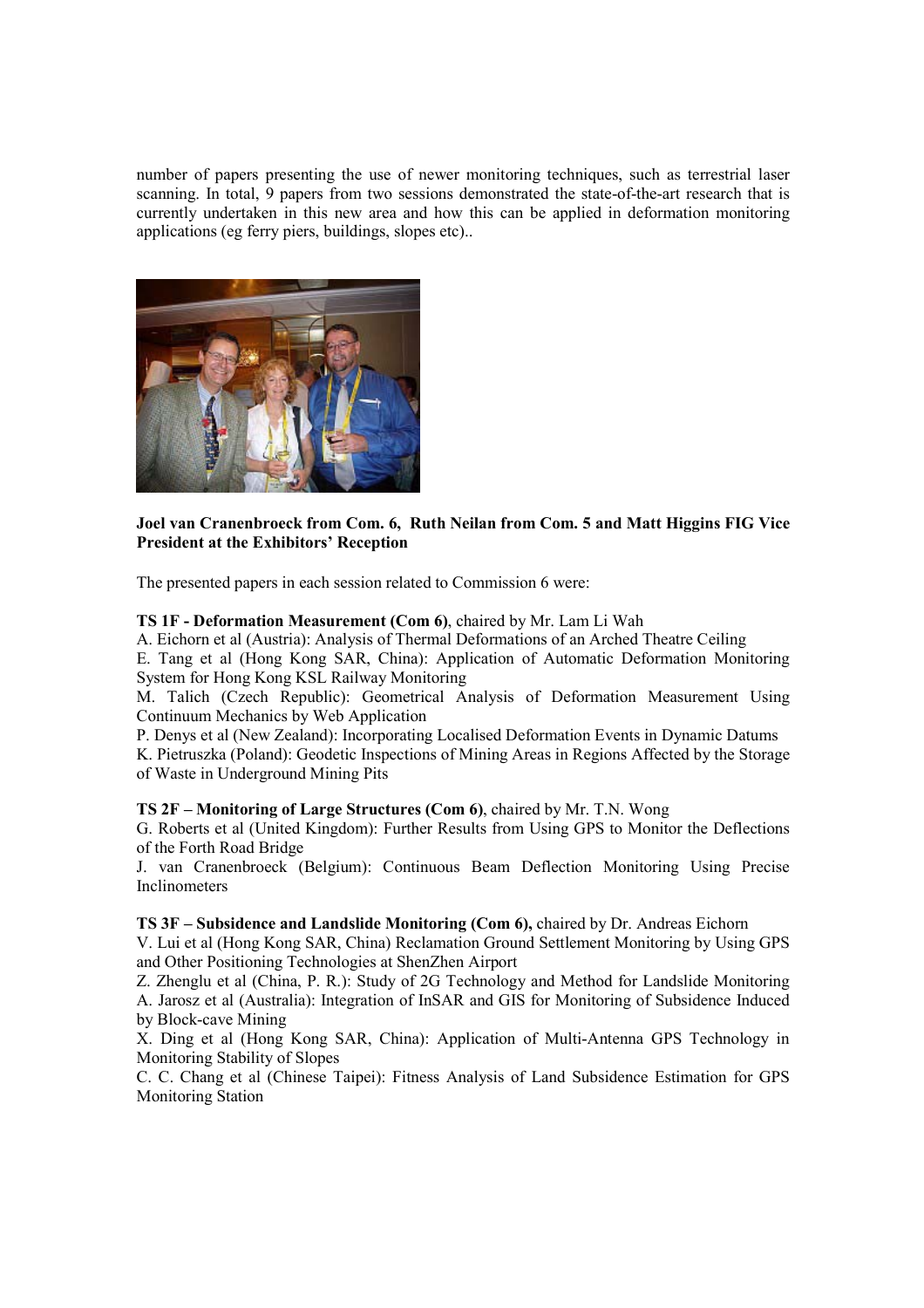#### **TS 4F – Engineering Applications (Com 6),** chaired by Mr. Frank Cheng

A. Lee Hung Shing (Hong Kong SAR, China): Engineering Survey System for TBM (Tunnel Boring Machine) Tunnel Construction

J. van Cranenbroeck (Belgium): Advanced Surveying Control Services for Building the Vertical **Cities** 

A. Jarosz et al (Australia): Development of Inspection and Surveying Tool for Vertical Mining Openings and Shafts

#### **TS 5F – Building Information Systems and GIS Applications (Com 6, 3),** chaired by Mr. G. A. Andreassend

C. Clemen et al (Germany): The IMAP Principle in Building Information Systems

T. Schwing (Germany): Measurements and Documentation of Buddhist Stone Inscriptions in China, Shandong

S. Akkus et al (Turkey): Petrol and Natural Gas Distribution Lines in Turkey and Cartography Studies

**TS 6F – Terrestrial Laser Scanning I (Com 6, 5),** chaired by Prof. Lothar Gruendig,

G. Roberts et al (United Kingdom): Deformation Monitoring Trials Using a Leica HDS3000

I. Milev et al (Germany): New Tools for Terrestrial Laserscanning Applied to Monitoring of Rails and Buildings

W. C. D. Siu et al (Hong Kong SAR, China): 3D Modelling of Star Ferry Pier by Laser Scanning Technology

A. Wong et al (China, P. R.): Monitoring Slope Failure at Kadoorie Agricultural Research Centre with a 3D Laser Scanner

C. K. Lam (Hong Kong SAR, China): Engineering Survey Applications of Terrestrial Laser Scanner in Highways Department of the Government of Hong Kong Special Administration Region (HKSAR)

**TS 8C – Terrestrial Laser Scanning II (Com 6, 5),** chaired by Mr. Andrew Hunter

A. Kwong et al (China, P. R.): Use of 3D Laser Scanner for Rock Fractures Mapping

Z. Kang et al (the Netherlands): Automatic Registration of Terrestrial Scanning Data Based on Registered Imagery

R. Staiger (Germany): Selection Criteria for Terrestrial Laser Scanners

D. Lichti et al (Australia): Self Calibration and Analysis of the Surphaser Hemispherical 3D Scanner

## **b) 6th FIG Regional Conference in San Jose, Costa Rica, 12 -15 November 2007**

The 6th FIG Regional Conference was organized by the *International Federation of Surveyors* (FIG) and the *Colegio Federado de Ingenieros y de Arquitectos de Costa Rica* (CFIA)/ *Colegio de Ingenieros Topógrafos de Costa Rica* (CIT) which is the FIG member association in Costa Rica. As has been the case with the previous FIG regional conferences the conference in San José was organized in co-operation with other international and regional organizations like the United Nations and its agencies as well as with international and regional spatial information societies.

The expected attendance to the conference was mainly Latin American but the conference attracted delegates from Australia, the Americas, Asia, Africa, and Europe. Also, 65% of the delegates came from the Central America and the Caribbean. To help regional and local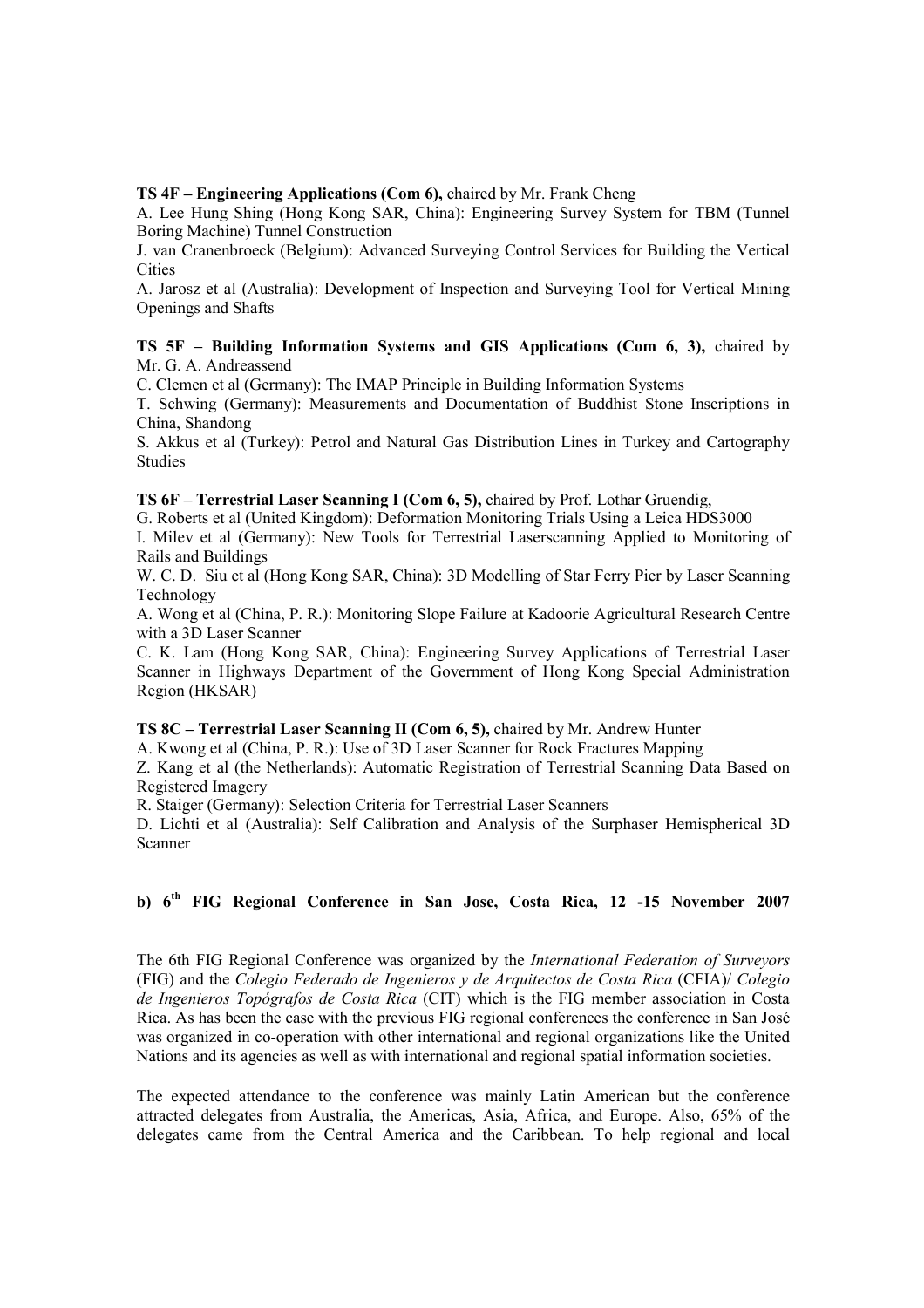participation the conference was held in English and Spanish and the Conference attracted participants from 30–50 countries representing all continents. In the technical programme there were 21 technical sessions and workshops. Running three sessions in parallel the sessions attracted a lot of delegates and held a very high professional standard so as did the 3 Plenary Sessions on each of the 3 topics of the conference and they were well attended. Totally 60 papers were presented and published. There were no presentations from Commission 6 but related geodetic papers came mainly from Commission 5 which has close relationships with Commission 6. Commission 5 facilitated 3 technical sessions and these focused primarily on positioning and measurement infrastructure to support the triangular concept between "land administration, coastal areas and building capacity". The sessions were – TS 2 – GNSS CORS Fundamentals, TS 5 - Operational GNSS and CORS Infrastructure, TS 08 – Positioning and Measurement. The Technical Program and the papers can be found in:

http://www.fig.net/CostaRica/Regional/2007/techprog.htm.



#### **View of the venue where the Technical Sessions were held**

The FIG Regional conference was successful, which was emphasised by the FIG President Stig Enemark's closing speech as he announced that a working group will be now be established by several countries in the region to look at holding a surveyors conference in Costa Rica in September 2008 to address regional surveying issues. In addition, President Enemark announced the "Costa Rica Declaration" which will be launched at the Stockholm FIG Working Week. This declaration will investigate:

- developing the concept of Integrated and Pro Poor Coastal Zone Management (CZM)
- identifying the problems and issues related to Costa Rica and the Central America region
- analysing these problems in the context of Pro Poor CZM
- looking at recommendations and ways forward.

**c) Commission 6 Chair Attendance to Congress of ISM in Budapest - September 2007**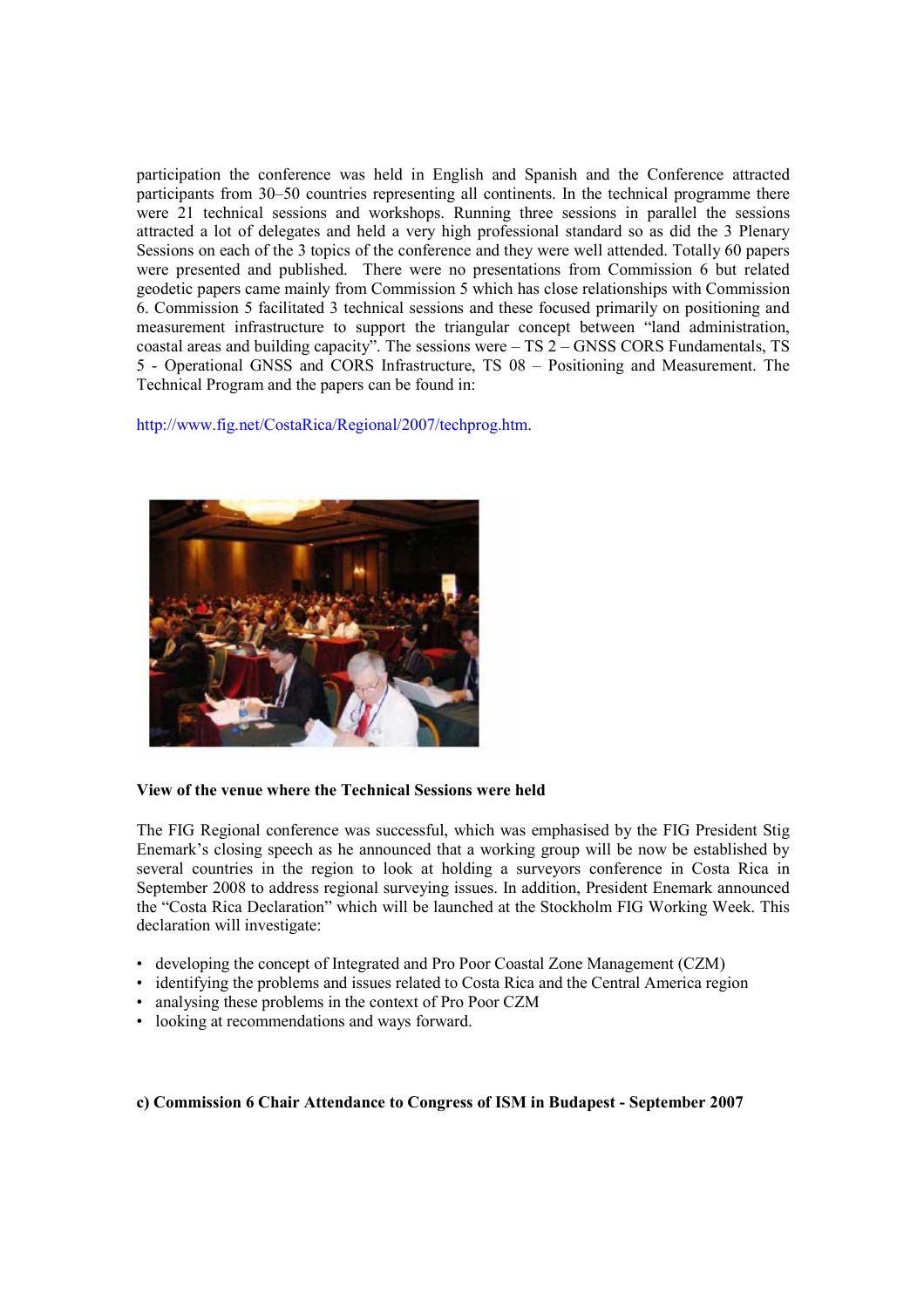Prof. Alojz Kopacik, Chair of Commission 6, attended the XIII Congress of ISM organised in Budapest during September 24-28, 2007 and have expressed greetings and best wishes on behalf the FIG Council to the Presidium of ISM. During the Congress was decided the frame of the next cooperation of both organisations, mainly in the field of education, instrumentation and methodology, industry and deformation measurement.

#### **d) 13th FIG Symposium on Deformation Measurements and Analysis (WG 6.1) with the 4th IAG Symposium on Geodesy for Geotechnical and Structural Engineering (SC 4.2) – Lisbon, Portugal, 12-15 May 2008**

The theme of the Symposium "Measuring the Changes", reflects the importance, and demand, for fully automated, continuous, and reliable deformation monitoring in the civil engineering, mining, and energy sectors. In addition there is a strong trend to incorporating deformation systems into new structures from the very beginning, driven by concerns for whole-of-life structural health monitoring. Automation, multi-sensor integration, continuous data collection, integrated analysis and physical interpretation, and enhanced accuracy and reliability are the key developments in new monitoring systems.

These issues are the subject of studies of two international working groups: FIG Working Group 6.1 (Deformation Measurements) and IAG Sub-commission 4.2 (Applications of Geodesy in Engineering). This conference is the second joint meeting of the two groups under the theme "Measuring the Changes", combining the 13th FIG Symposium on Deformation Measurements and Analysis with the 4th IAG Symposium on Geodesy for Geotechnical and Structural



Engineering. Information about the Symposium can be found at the official site of the organisers: **http://measuringchanges.lnec.pt/**. It was attended by about 160 (unofficial count) delegates from 30 countries. Maria Joao Henriques and her LNEC colleagues did a wonderful job of organizing the symposium and events, and the meeting was a great success.

One of the action items was to provide a web site specifically for deformation topics and the past proceedings and related documents. While this is not accomplished yet, links for the proceedings for all the past events with digital proceedings can be seen below. The majority of the proceedings are at this general link http://www.fig.net/commission6/reports/reports.htm , with specific links as below. The Lisbon proceedings will be added in the near future. The purpose of the web site will be to disseminate information on deformation topics to all interested parties. Thought was also given to the possibility of adding a user thread to aid interaction and discussion.

**Alojz Kopáčik, Cecilia Whitaker and Gethin Wyn Roberts from Com. 6 at the Symposium Social Dinner**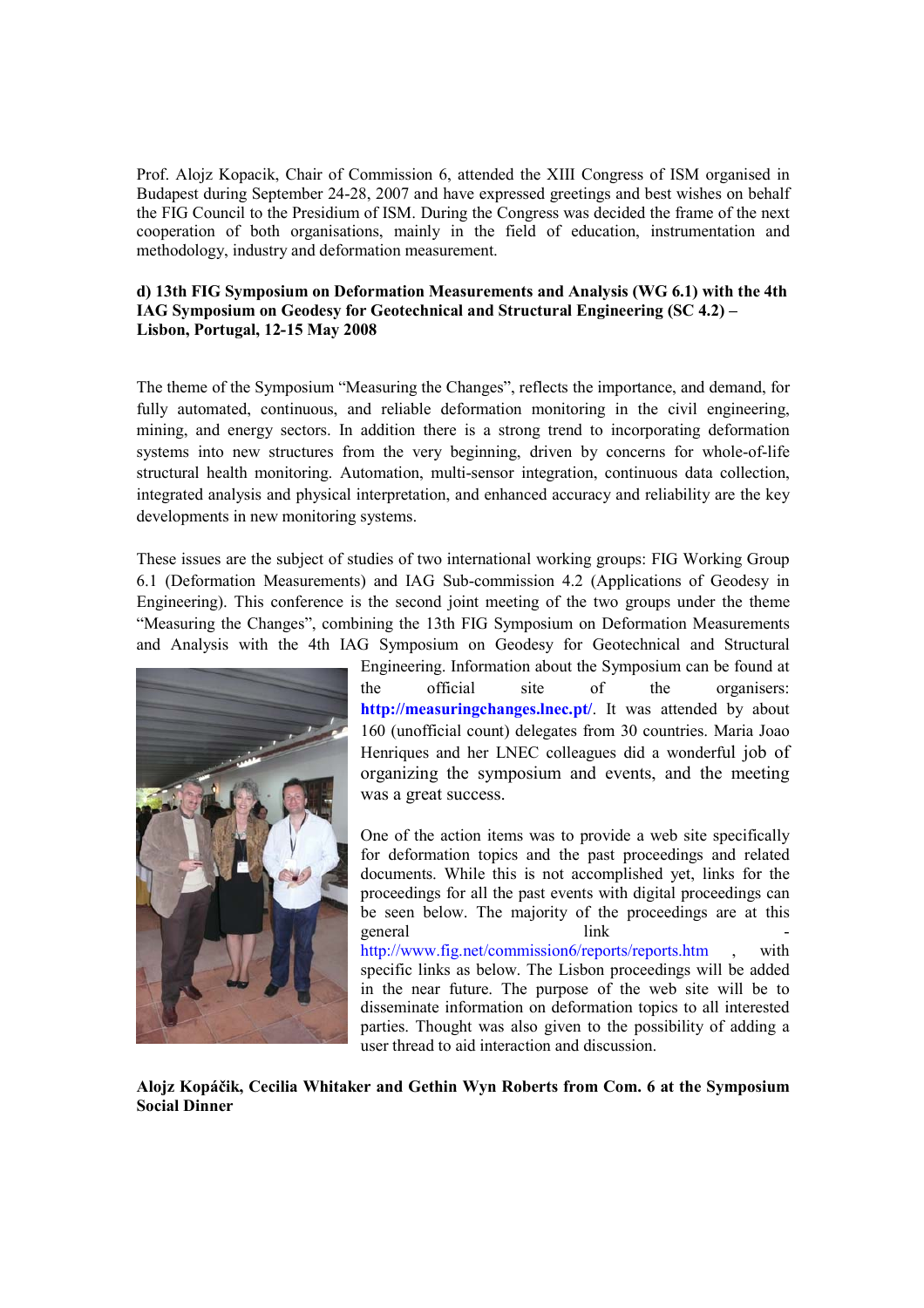The conference participants are prepared the Condolence Letter for the victims of the devastating Chengdu earthquake and have been express their sadness and solidarity with the peoples of Sichuan Province.

Discussion was held regarding the next symposium - mainland China, Canada and Australia – were all offered as possibilities. Proposals for these or other sites, need to be submitted to Adam Chrzanowski and Chris Rizos for consideration. Proposals should address topics like local and international travel to site, hotel accommodations, conference facilities, cost to participants and local appeal.

# **3. FORTHCOMING FIG EVENTS OF 2008**

Seminars and Symposia organised or co-sponsored by FIG and its Commissions that will take place during 2008 and are of special interest to Commission 6 are the following:

## **c) FIG Working Week Stockholm, Sweden – 14-19 June 2008**



The *FIG Working Week 2008 – Integrating Generations* will be held in Stockholm, Sweden in June 2008, the week before Sweden's most traditional celebration, the "Midsummer". This conference is hosted jointly by the International Federation of Surveyors (FIG) and the Swedish Association of Chartered Surveyors (Sveriges Lantmätareförening, SLF), which will at the same time celebrate its 100th Anniversary.

During two days of the 2008 Working Week special attention will be paid to this in a series of sessions, jointly organised between FIG and UN-Habitat, in which the possibilities of the surveying world and the financial sector in changing this will be the main focus.

All ten FIG Commissions will attend the conference and papers are therefore requested to all the following topics:

- Professional Standards and Practice
- Professional Education
- Spatial Information Management
- Hydrography
- Positioning and Measurement
- Engineering Surveys
- Cadastre and Land Management
- Spatial Planning and Development
- Valuation and the Management of Real Estate
- Construction Economics and Management.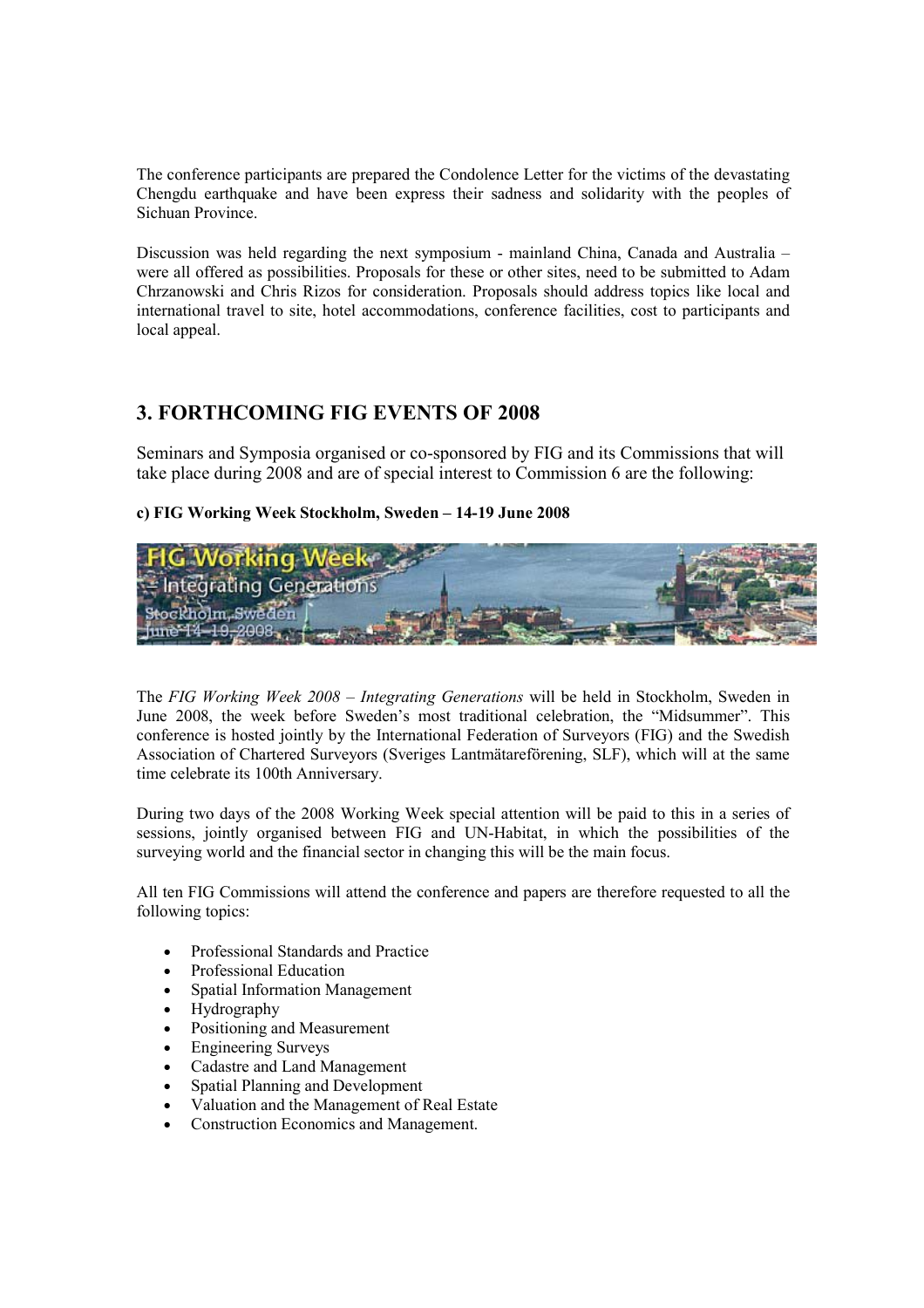Commission Meetings will be held June 15 (Sunday) at 15:30-17:30. The Commission 6 will participate on 8 TS's, some of them is jointly prepared with the C5. Separate TS is devoted to the actual topic new sensor technologies.

| Monday<br>16 June<br>14:00-15:30<br>Norra Latin<br>Room 451      | TS 1H - Developments in Scanner and Sensor Technologies<br>Commission: 5 and 6<br>Chair: Prof. Rudolf Staiger, Germany<br>Rapporteur: Mr. David Martin, France                                              |
|------------------------------------------------------------------|-------------------------------------------------------------------------------------------------------------------------------------------------------------------------------------------------------------|
| Monday<br>16 June<br>$14:00 - 15:30$<br>Norra Latin<br>Room 458  | TS 1I - Imaging Data Applications<br>Commission: 5 and 6<br>Chair: Prof. Alojz Kopácik, Chair of FIG Commission 6, Slovakia<br>Rapporteur: Mr. Craig Roberts, Australia                                     |
| Monday<br>16 June<br>$16:00-17:30$<br>Norra Latin<br>Room 361    | <b>TS 2D - Calibration of Instruments</b><br>Commission: 5 and 6<br>Chair: Dr. Neil Weston, USA<br>Rapporteur: Dr. Volker Schwieger, Germany                                                                |
| Tuesday<br>17 June<br>11:00-12:30<br>Norra Latin<br>Room 458     | TS 3I - Deformation Monitoring - Techniques and Case Studies<br><b>Commission: 5 and 6</b><br>Chair: Prof. Alojz Kopáčik, Chair of FIG Commission 6, Slovakia<br>Rapporteur: Prof. Lothar Gruendig, Germany |
| Tuesday<br>17 June<br>$14:00 - 15:30$<br>Norra Latin<br>Room 361 | TS 4D - Engineering Surveying<br><b>Commission: 6</b><br>Chair: Dr. Gethin Roberts, United Kingdom<br>Rapporteur: Ms. Kerstin Hegner, Sweden                                                                |
| Tuesday<br>17 June<br>14:00-15:30<br>Norra Latin<br>Room 463     | TS 4G - Processing of Geodetic Data<br>Commission: 5 and 6<br>Chair: Dr. Volker Schwieger, Germany<br>Rapporteur: Mr. Rob Sarib, Australia                                                                  |
| Tuesday<br>17 June<br>$16:00-17:30$<br>Norra Latin<br>Room 361   | TS 5C - Structural Monitoring<br>Commission: 6<br>Chair: Dr. Ivo Milev, Germany<br>Rapporteur: Dr. Gethin Roberts, United Kingdom                                                                           |
| Wednesday<br>18 June<br>$11:00-12:30$<br>Norra Latin<br>Room 463 | TS 6K - Traceability and Data Processing<br><b>Commission: 5 and 6</b><br>Chair: Prof. Alojz Kopáčik, Chair of FIG Commission 6, Slovakia<br><b>Rapporteur: TBA</b>                                         |

All information about the FIG Working Week can be found in: http://www.fig.net/.

#### **d) 1st International Conference on Machine Control and Guidance – Zurich, Switzerland, 26-26 June 2008**

The motivation of the  $1<sup>st</sup>$  International Conference on Machine Control & Guidance in the fields of construction and agriculture is to initiate a technical and scientific discussion among researchers, academics, system and service providers as well as users. Operation of 3D-position sensors for navigation of machinery on construction sites of roads, tunnels, railways and airports has increased over the last years. GPS-based applications such as crop mapping and automatic steering have also found their way into agriculture and are well introduced.

The  $1<sup>st</sup>$  International Conference on Machine Control & Guidance will contribute to interchange of know-how, bonding of synergies between different applications and boosting of research activities in this highly interesting field.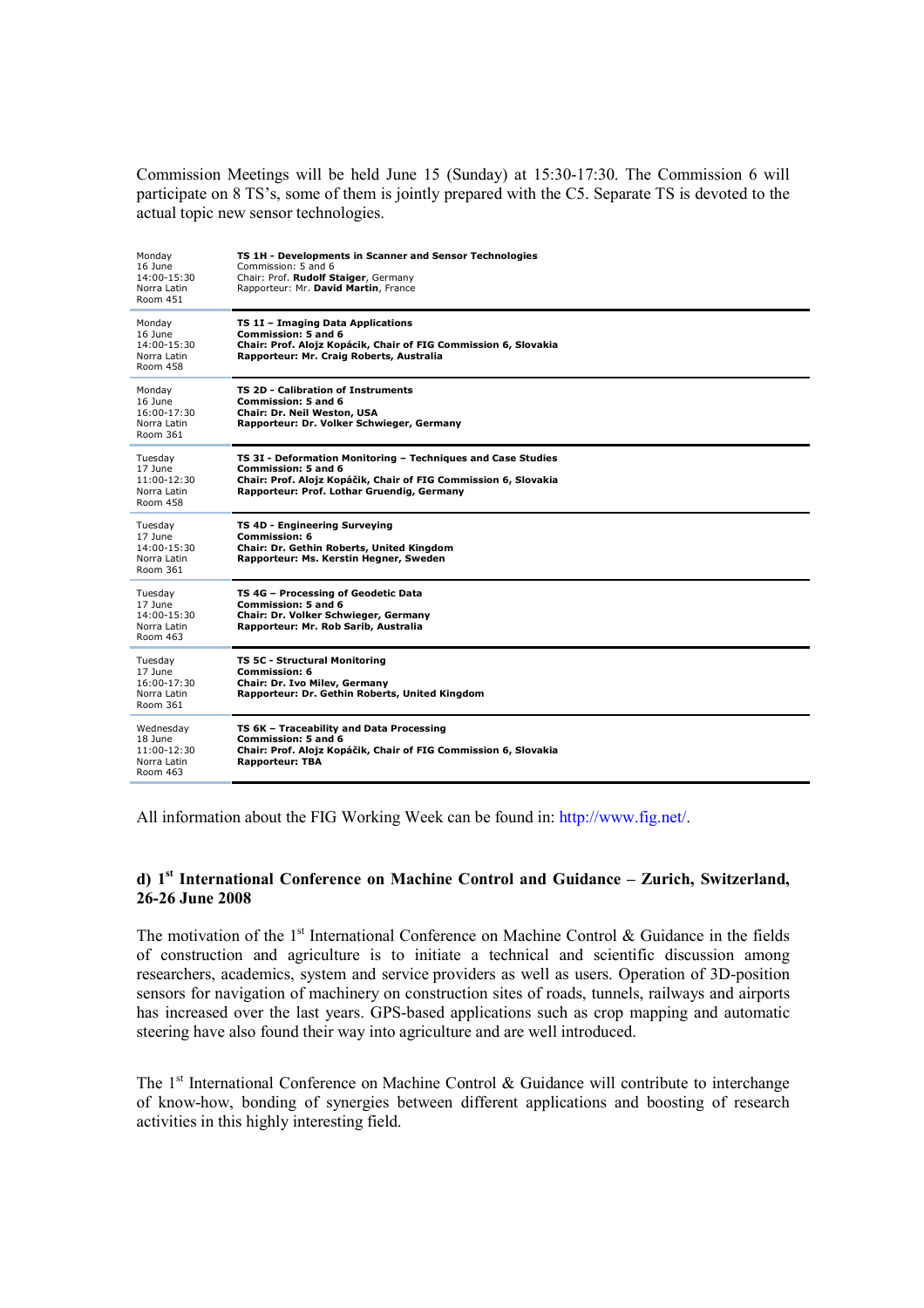The following topics will be discussed:

- Kinematic Measurement and Sensor Technology
- 3D-Construction Applications (State of the Art, Trends)
- Agriculture Applications (State of the Art, Trends)
- Data Processing / Flow
- Control Process and Algorithm
- Standardisation
- Major Construction Projects



Abstracts of a maximum of 300 words are invited for submission until January 31, 2008 and should include title, the author's name and affiliation. These can be sent to  $\text{mcg}(a)$  geod.baug.ethz.ch. The abstracts should be submitted in English. After the submission of the abstracts the scientific committee will decide on the form of the presentation (oral presentation or poster) and authors will be informed accordingly.

In addition to the oral and poster presentations there will be the opportunity for demonstrations (available space approx. 2 x 2m) and a presentation of machinery on the premises of ETH Hoenggerberg. There will be no sale of machinery and only technical based presentations. Further information about the Conference can be found in the official site: http://www.mcg.ethz.ch/index

#### **d) INGEO2008 in Bratislava - October 23-24, 2008.**



INGEO2008 is the 4<sup>th</sup> event in the series of engineering surveying conferences organized by the Department of Surveying at the Slovak University of Technology in Bratislava. This conference is for the second time organized as the FIG Regional Event with really close cooperation and supporting of FIG Commission 6 and WG 6.2. The WG 6.2 has planned for 2008 workshop to discuss the main topics of their work. Resulting of cooperation on the mentioned subjects, with the idea to support the Central and Eastern Europe Region, Bratislava (Slovakia) was stated the place of the common event.

Conference topics are the follows:

- present-day problems of engineering surveying,
- methods and technologies, trends in development of engineering surveying,
- engineering surveying procedures for industry (power plants, nuclear facilities, etc.),
- industrial metrology in production, assembling and finishing processes,
- in-situ calibration of used technology,
- lasers and laser measurement systems, with special emphasis on terrestrial laser scanning,